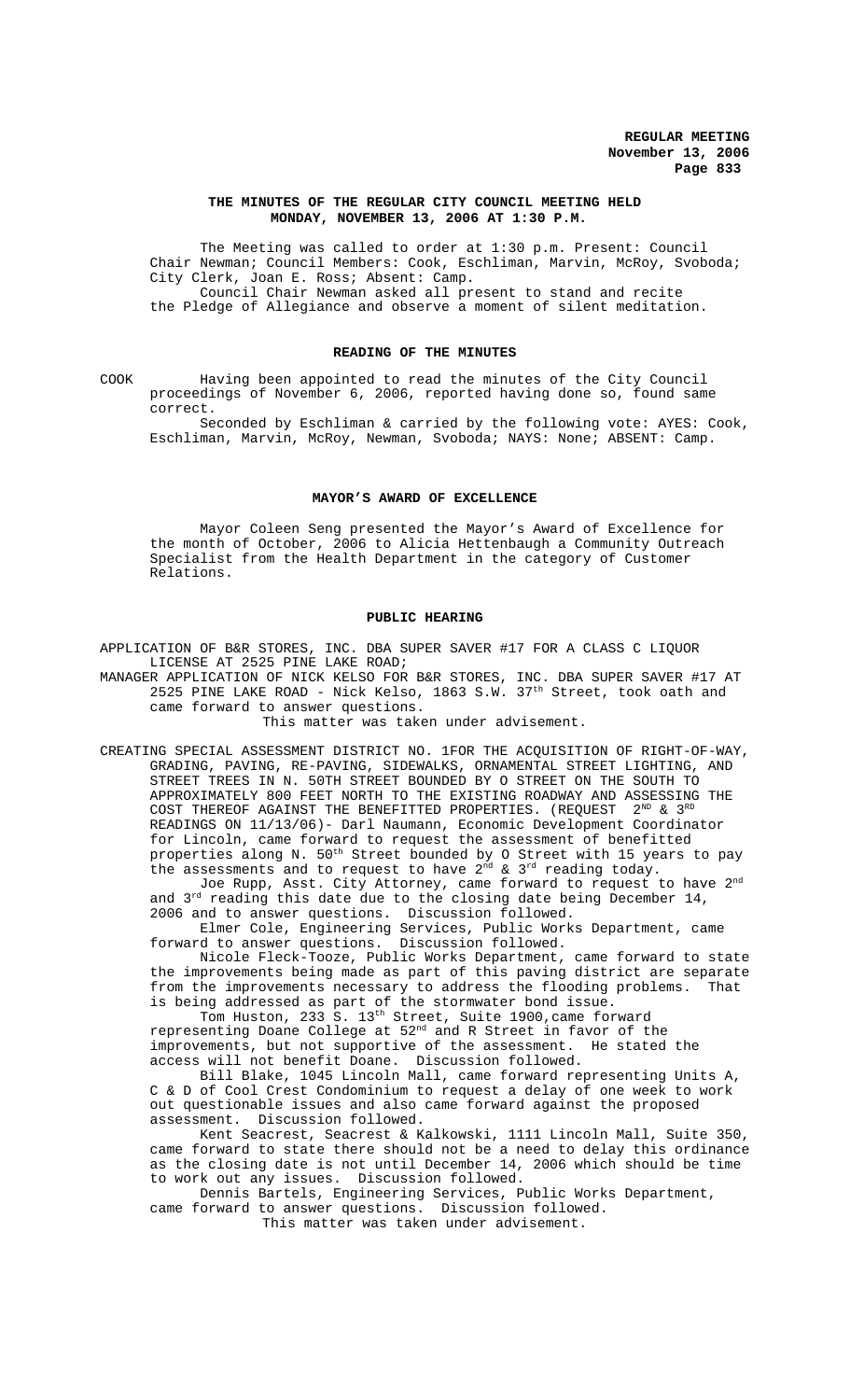CHANGE OF ZONE 06069 - APPLICATION OF HIDDEN VALLEY ESTATES LLC FOR A CHANGE OF ZONE FROM AG AGRICULTURAL DISTRICT TO AGR AGRICULTURAL RESIDENTIAL DISTRICT ON PROPERTY GENERALLY LOCATED SOUTH OF S. 112th Street and Pine Lake Road - Kent Seacrest, Seacrest & Kalkowski, 1111 Lincoln Mall, Suite 350, came forward representing the developers of Wilderness Ridge Golf Course, Hidden Valley Estates, LLC, to request the dedication of 112th Street thru the middle of the golf course, with free right-of-way to the city, be allowed. Mike Eckert, Civil Design Group, came forward to further explain the request for a change of zone. Discussion followed. Marvin Krout, Director of Planning Department, came forward to answer questions. Discussion followed. This matter was taken under advisement. APPROVING A LEASE AGREEMENT BETWEEN THE CITY OF LINCOLN, URBAN DEVELOPMENT DEPARTMENT DBA ONE STOP EMPLOYMENT SOLUTIONS AND SECURITY NATIONAL PROPERTIES FUNDING, LLC FOR LEASE OF OFFICE SPACE LOCATED AT 1010 N

STREET, SUITE 150 FOR THE TIME PERIOD JANUARY 1, 2007 THROUGH DECEMBER 31, 2016 - Marc Wullschleger, Director of Urban Development, came forward to request approval of a lease agreement for office space at 1010 N Street, Suite 150 and to answer questions. Discussion followed. This matter was taken under advisement.

**\*\* END OF PUBLIC HEARING \*\***

**TOOK BREAK 2:40 P.M. RECONVENED 2:48 P.M.**

# **COUNCIL ACTION**

#### **LIQUOR RESOLUTIONS**

APPLICATION OF B&R STORES, INC. DBA SUPER SAVER #17 FOR A CLASS C LIQUOR LICENSE AT 2525 PINE LAKE ROAD - CLERK read the following resolution, introduced by Dan Marvin, who moved its adoption for approval:<br>A-84106 BE IT RESOLVED by the City Council of the City of Lincol BE IT RESOLVED by the City Council of the City of Lincoln,

Nebraska:

That after hearing duly had as required by law, consideration of the facts of this application, the Nebraska Liquor Control Act, and the pertinent City ordinances, the City Council recommends that the application of B&R Stores, Inc. dba Super Saver #17 for a Class "C" liquor license at 2525 Pine Lake Road, Lincoln, Nebraska, for the license period ending October 31, 2007, be approved with the condition that the premise complies in every respect with all city and state regulations. The City Clerk is directed to transmit a copy of this resolution to the Nebraska Liquor Control Commission.

Introduced by Dan Marvin Seconded by Svoboda & carried by the following vote: AYES: Cook, Eschliman, Marvin, McRoy, Newman, Svoboda; NAYS: None; ABSENT: Camp.

MANAGER APPLICATION OF NICK KELSO FOR B&R STORES, INC. DBA SUPER SAVER #17 AT 2525 PINE LAKE ROAD - CLERK read the following resolution, introduced by Dan Marvin, who moved its adoption for approval:

A-84107 WHEREAS, B&R Stores, Inc. dba Super Saver #17 located at 2525 Pine Lake Road, Lincoln, Nebraska has been approved for a Retail Class "C" liquor license, and now requests that Nick Kelso be named manager;

WHEREAS, Nick Kelso appears to be a fit and proper person to manage said business.

NOW, THEREFORE, BE IT RESOLVED by the City Council of the City of Lincoln, Nebraska:

That after hearing duly had as required by law, consideration of the facts of this application, the Nebraska Liquor Control Act, and the pertinent City ordinances, the City Council recommends that Nick Kelso be approved as manager of this business for said licensee. The City Clerk is directed to transmit a copy of this resolution to the Nebraska Liquor Control Commission.

Introduced by Dan Marvin Seconded by Svoboda & carried by the following vote: AYES: Cook, Eschliman, Marvin, McRoy, Newman, Svoboda; NAYS: None; ABSENT: Camp.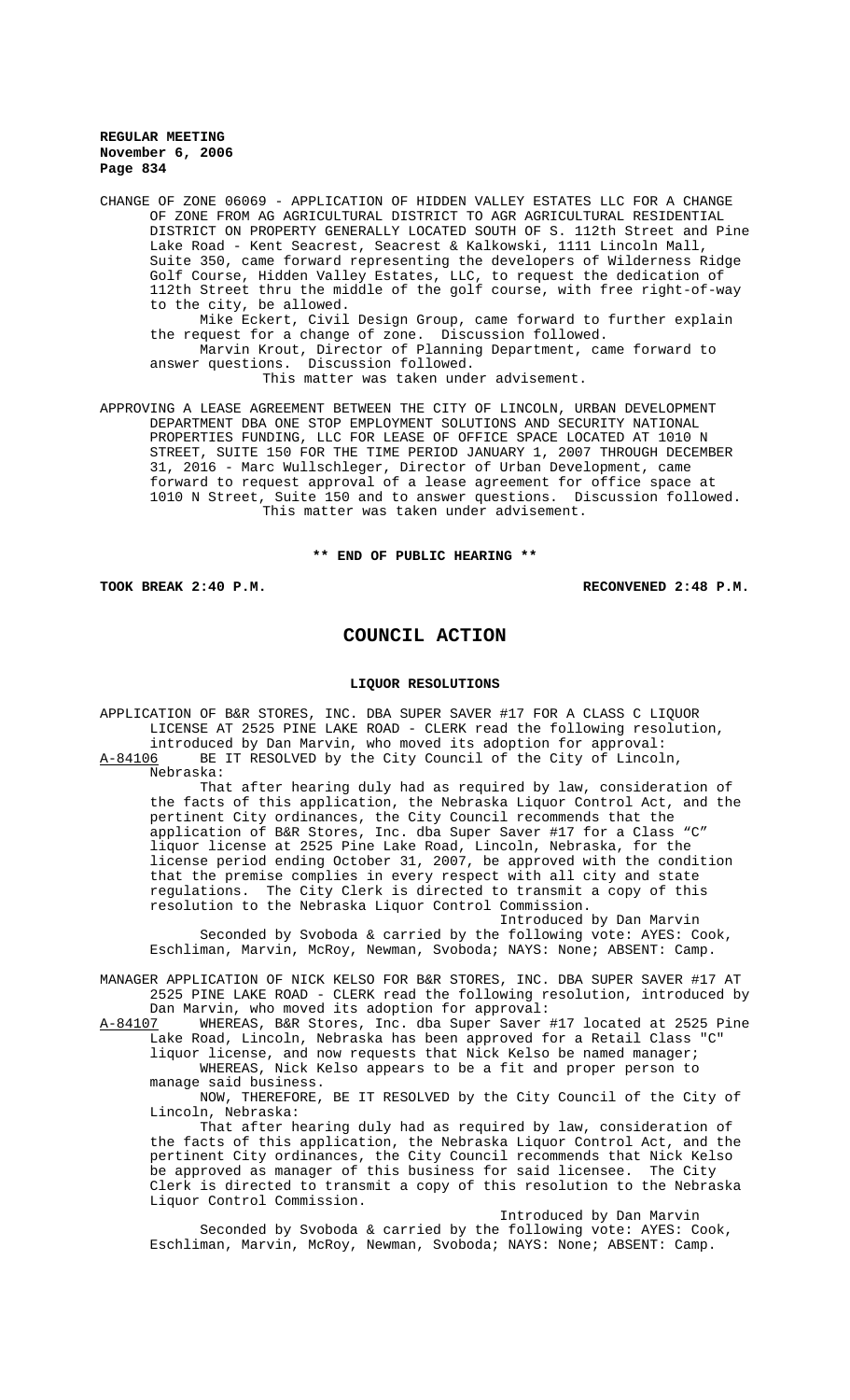# ORDINANCES - 2<sup>ND</sup> READING & RELATED RESOLUTIONS (as required)

- CREATING A SPECIAL ASSESSMENT DISTRICT NO.  $1$  FOR THE ACQUISITION OF RIGHT-OF-WAY, GRADING, PAVING, RE-PAVING, SIDEWALKS, ORNAMENTAL STREET LIGHTING, AND STREET TREES IN N. 50TH STREET BOUNDED BY O STREET ON THE SOUTH TO APPROXIMATELY 800 FEET NORTH TO THE EXISTING ROADWAY AND ASSESSING THE COST THEREOF AGAINST THE BENEFITTED PROPERTIES - PRIOR to
- reading:<br>MARVIN Mo Moved to waive the rules to have  $2<sup>nd</sup>$  and  $3<sup>rd</sup>$  reading this date. Seconded by McRoy & carried by the following vote: AYES: Cook, Eschliman, Marvin, McRoy, Newman, Svoboda; NAYS: None; ABSENT: Camp
- CLERK Read an ordinance, introduced by Jonathan Cook, creating a Joint Paving, Re-paving, Ornamental Lighting, Sidewalk and Street Tree District No.  $\underline{1}$ , defining the limits thereof, establishing the width of the roadway and the width of the grading to be done, providing for paving, re-paving, street lighting, construction of sidewalks, and street trees, providing for the payment of the cost thereof, designating the property to be benefitted, providing for the acquisition of easements and additional right-of-way, if necessary, and repealing all ordinances or parts of ordinances in conflict herewith, the second time.
- COOK Moved to pass the ordinance as read. Seconded by McRoy & carried by the following vote: AYES: Cook, Eschliman, Marvin, McRoy, Newman, Svoboda; NAYS: None; ABSENT: Camp. The ordinance, being numbered **#18841**, is recorded in Ordinance Book #25, Page
- CHANGE OF ZONE 06069 APPLICATION OF HIDDEN VALLEY ESTATES LLC FOR A CHANGE OF ZONE FROM AG AGRICULTURAL DISTRICT TO AGR AGRICULTURAL RESIDENTIAL DISTRICT ON PROPERTY GENERALLY LOCATED SOUTH OF S. 112TH STREET AND PINE LAKE ROAD - CLERK read an ordinance, introduced by Jonathan Cook, amending the Lincoln Zoning District Maps attached to and made a part of Title 27 of the Lincoln Municipal Code, as provided by Section 27.05.020 of the Lincoln Municipal Code, by changing the boundaries of the districts established and shown thereon, the second time.
- CHANGE OF ZONE 06068 APPLICATION OF MICHAEL RAASCH FOR A CHANGE OF ZONE FROM R-8 RESIDENTIAL DISTRICT TO B-4 LINCOLN CENTER BUSINESS DISTRICT, ON PROPERTY GENERALLY LOCATED AT THE NORTHWEST CORNER OF S. 18TH STREET AND M STREET - CLERK read an ordinance, introduced by Jonathan Cook, amending the Lincoln Zoning District Maps attached to and made a part of Title 27 of the Lincoln Municipal Code, as provided by Section 27.05.020 of the Lincoln Municipal Code, by changing the boundaries of the districts established and shown thereon, the second time.
- APPROVING A LEASE AGREEMENT BETWEEN THE CITY OF LINCOLN, URBAN DEVELOPMENT DEPARTMENT DBA ONE STOP EMPLOYMENT SOLUTIONS AND SECURITY NATIONAL PROPERTIES FUNDING, LLC FOR LEASE OF OFFICE SPACE LOCATED AT 1010 N STREET, SUITE 150 FOR THE TIME PERIOD JANUARY 1, 2007 THROUGH DECEMBER 31, 2016 - CLERK read an ordinance, introduced by Jonathan Cook, accepting and approving a Lease Agreement between the City of Lincoln and Security National Properties Funding, LLC for a lease of space at 1010 N Street, Lincoln, Lancaster County, Nebraska for a 10-year term from January 1, 2007 through December 31, 2016, whereby the City of Lincoln is leasing 13,718 square feet space for the One Stop Career Center to unify the employment and training programs into a single system under the Workforce Investment Act, the second time.

#### **RESOLUTIONS**

ACCEPTING THE REPORT OF NEW AND PENDING CLAIMS AGAINST THE CITY AND APPROVING DISPOSITION OF CLAIMS SET FORTH FOR THE PERIOD OF OCTOBER 16 - 31, 2006- CLERK read the following resolution, introduced by Jonathan Cook, who

moved its adoption:<br>A-84108 BE IT RESOLVE BE IT RESOLVED by the City Council of the City of Lincoln, Nebraska:

That the claims listed in the attached report, marked as Exhibit "A", dated November 1, 2006, of various new and pending tort claims filed against the City of Lincoln with the Office of the City Attorney or the Office of the City Clerk, as well as claims which have been disposed of, are hereby received as required by <u>Neb. Rev. Stat.</u> § 13-905 (Reissue 1997). The dispositions of claims by the Office of the City Attorney, as shown by the attached report, are hereby approved: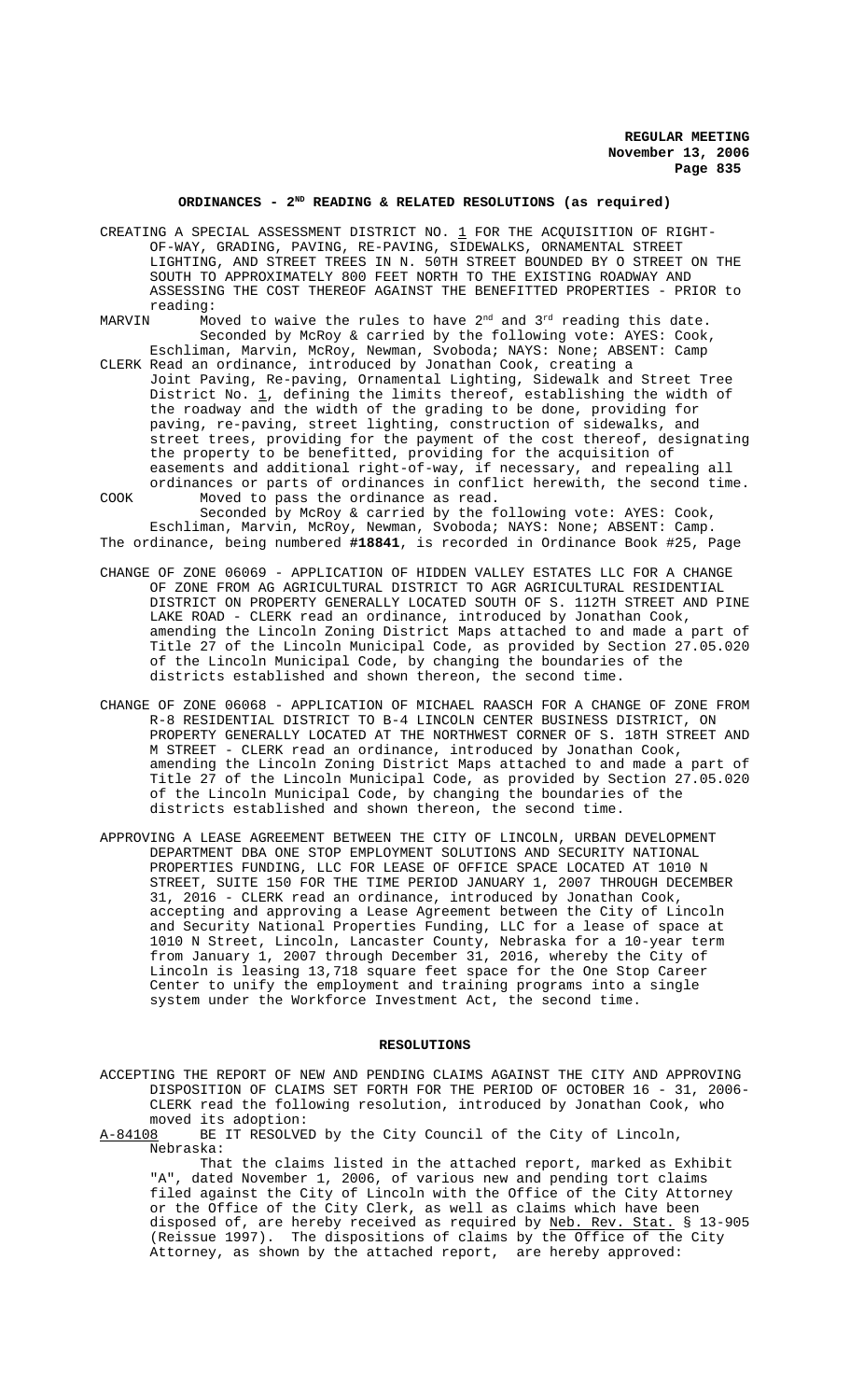| DENIED                           | ALLOWED OR SETTLED            |           |
|----------------------------------|-------------------------------|-----------|
| Ś.<br>665.49<br>Robyn Spaeth     | State of Nebraska -           |           |
| Allied Insurance                 | Camp Ashland Training Site \$ | 986.00    |
| 1,157.24<br>(Claim No. 26E68278) | State Farm Insurance          |           |
| 1,280.00<br>Eddy D. Stable       | (Claim No. 27-7745-675)       | 3,856.28  |
| NAS*<br>Jerry L. Dutton          | Jennifer Johannes-Hascall     | 100.17    |
|                                  | Kelsey Gardner                | 100.00    |
|                                  | Megan Mejstrik                | 53.00     |
|                                  | Eric Hilton                   | 1,214.88  |
|                                  | Jim Hille                     | 53.00     |
|                                  | Kim Roehrs-Lary               | 7,500.00  |
|                                  | Ashley S. Chaves              | 25,427.00 |
| * No Amount Specified            |                               |           |

The City Attorney is hereby directed to mail to the various claimants listed herein a copy of this resolution which shows the final disposition of their claim.

Introduced by Jonathan Cook Seconded by Martin & carried by the following vote: AYES: Cook Eschliman, Marvin, McRoy, Newman, Svoboda; NAYS: None; ABSENT: Camp.

APPROVING THE HARVEST PROJECT CONTRACT BETWEEN THE CITY'S LINCOLN AREA AGENCY ON AGING AND LANCASTER COUNTY ON BEHALF OF COMMUNITY MENTAL HEALTH CENTER TO PROVIDE MENTAL HEALTH, SUBSTANCE ABUSE, AND AGING SERVICES TO ELDERLY RESIDENTS OF LANCASTER COUNTY FOR A ONE-YEAR PERIOD - CLERK read the following resolution, introduced by Jonathan Cook, who moved its

adoption:<br>A-84109 BE BE IT RESOLVED by the City Council of the City of Lincoln, Nebraska:

That the Harvest Project Contract LAAA/LIFE between the Lincoln Area Agency on Aging and Lancaster County on behalf of Community Mental Health Center to assist in obtaining specialized professional services and staff to provide mental health, substance abuse, and aging services to elderly residents of Lancaster County, upon the terms and conditions as set forth in said Contract, which is attached hereto marked as Attachment "A" and made a part hereof by reference, is hereby accepted and approved and the Mayor is hereby authorized to execute said Harvest Project Contract on behalf of the City.

Introduced by Jonathan Cook Seconded by Svoboda & carried by the following vote: AYES: Cook Eschliman, Marvin, McRoy, Newman, Svoboda; NAYS: None; ABSENT: Camp.

#### **PETITIONS AND COMMUNICATIONS**

THE FOLLOWING HAVE BEEN REFERRED TO THE PLANNING DEPT.: Change of Zone 04086 - App. of Olsson Associates for a change from AGR to R-3 on property located at S. 56<sup>th</sup> Street and Cumberland Dr. Change of Zone 06062 - App. of the Director of Planning to amend Sections 27.27.080, 27.28.090, 27.31.100, 27.37.070, 27.51.100, 27.60.040, 27.63.020 and 27.81.040 of the Zoning Ordinance to : 1) require the Planning Commission to take final action or make a recommendation within 4 weeks of their first public hearing and authorizing the applicant to appeal to the City Council requesting final action; 2) require all applications which have been placed on pending by the applicant shall automatically expire one year thereafter unless the applicant requests the application be removed from pending prior to the expiration date. Change of Zone 06073 - App. of Director of Planning to change from H-3 to I-1 on property located at S. 10<sup>th</sup> Street and High Street. Change of Zone 06074 - App. of Wilderness View Townhomes, LLC to change from R-2 to R-4 on property located at Warlick Boulevard and Creekside Trail. Change of Zone 06075 - App. of Engineering Design Consultants, Wilderness Commons Planned Unit Development for a change from AG to B-2 and R-5 on property located at S.  $40^{\rm th}$  Street and Yankee Hill Road for a Planned Unit Development District designation of said property; and for approval of a development plan which proposes modifications to the zoning ordinance and land subdivision ordinance to allow approximately 300 dwelling units in the underlying R-5 zoned area and approximately 600,000 square feet of office/retail floor area in the underlying B-2 zoned area.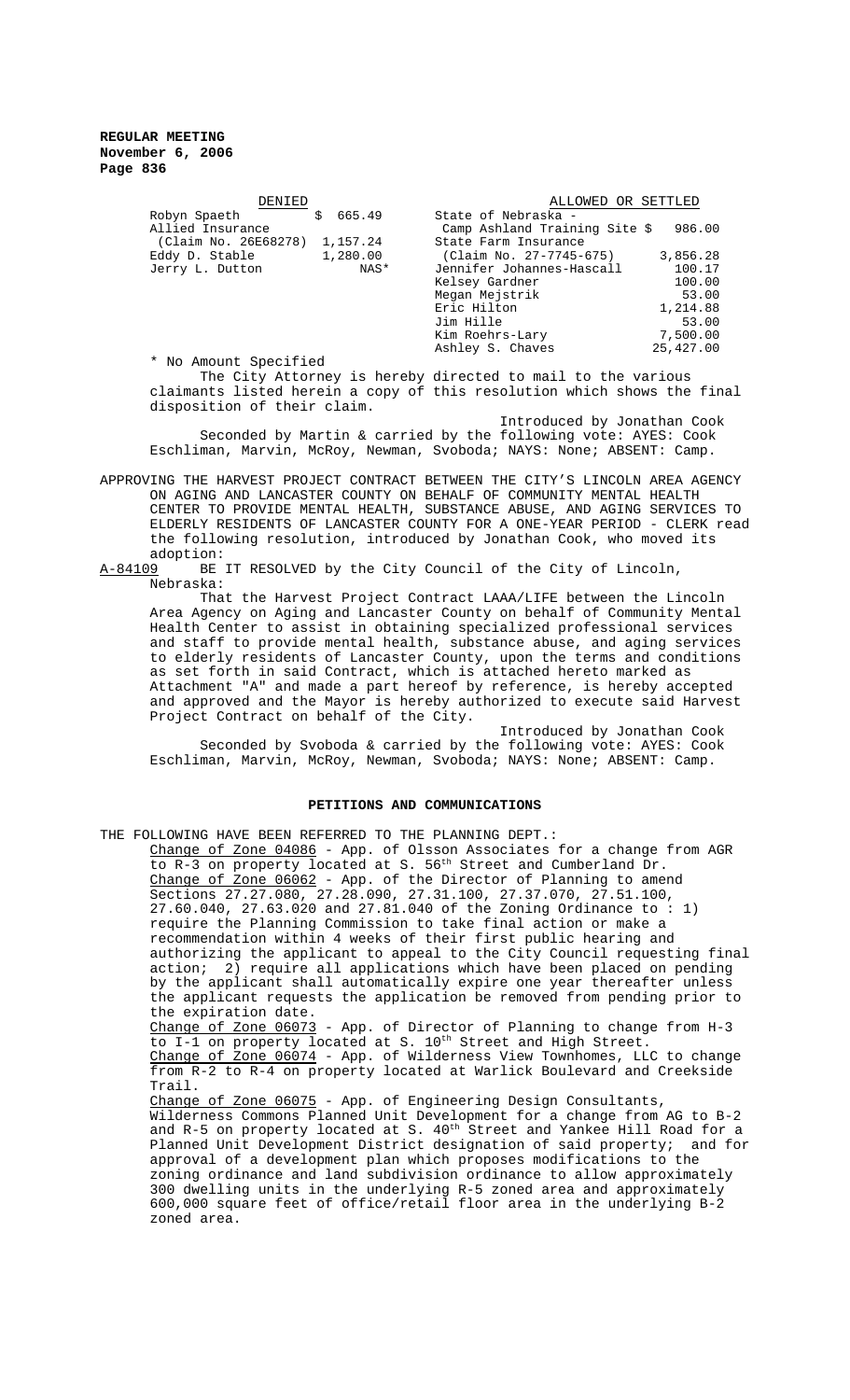Special Permit 531F - App. of Wilderness View Townhomes, LLC for an amendment to the Wilderness View Townhomes Community Unit Plan for 162 townhomes with requests to waive lot width, minimum lot area, rear yard setback, and sanitary sewer running against street grade on property located at Warlick Blvd. and Creekside Trail. Special Permit 04072 - App. of SCMH, LLC, Muller Estates Community Unit Plan, for approximately 15 lots with waiver requests to allow lot lines non-perpendicular to right-of-way, adjust yard setbacks, and to exceed the maximum intersection approach grade on property located at S. 56<sup>th</sup> Street and Cumberland Dr.

SETTING THE HEARING DATE OF MONDAY, DECEMBER 4, 2006 AT 1:30 P.M. FOR THE MANAGER APPLICATION OF HOLLY LOOS FOR HOLIDAY INN, DOWNTOWN LOCATED AT 141 NORTH 9TH STREET - CLERK read the following resolution, introduced

by Robin Eschliman, who moved its adoption:<br>A-84110 BE IT RESOLVED BY THE City Council, or BE IT RESOLVED BY THE City Council, of the City of Lincoln, that a hearing date is hereby set for Mon., December 4, 2006 at 1:30 p.m. or as soon thereafter as possible in the City Council Chambers, County-City Building, 555 S. 10<sup>th</sup> Street, Lincoln, NE, for Manager Application of Holly Loos for Holiday Inn, Downtown located at 141 North 9<sup>th</sup> Street. If the Police Department is unable to complete the investigation by said time, a new hearing date will be set.

Introduced by Robin Eschliman Seconded by Marvin & carried by the following vote: AYES: Cook Eschliman, Marvin, McRoy, Newman, Svoboda; NAYS: None; ABSENT: Camp.

SETTING THE HEARING DATE OF MONDAY, DECEMBER 4, 2006 AT 1:30 P.M. FOR THE MANAGER APPLICATION OF RANDY JAY MUTCHIE FOR WILDERNESS RIDGE, LLC DBA WILDERNESS RIDGE GOLF COURSE LOCATED AT 1800 WILDERNESS WOODS PLACE - CLERK read the following resolution, introduced by Robin Eschliman, who moved its adoption:

A-84111 BE IT RESOLVED BY THE City Council, of the City of Lincoln, that a hearing date is hereby set for Mon., December 4, 2006 at 1:30 p.m. or as soon thereafter as possible in the City Council Chambers, County-City Building, 555 S. 10<sup>th</sup> Street, Lincoln, NE, for Manager Application of Randy Jay Mutchie for Wilderness Ridge, LLC dba Wilderness Ridge Golf Course located at 1800 Wilderness Woods Place.

If the Police Department is unable to complete the investigation by said time, a new hearing date will be set.

Introduced by Robin Eschliman Seconded by Marvin & carried by the following vote: AYES: Cook Eschliman, Marvin, McRoy, Newman, Svoboda; NAYS: None; ABSENT: Camp.

SETTING THE HEARING DATE OF MONDAY, DECEMBER 4, 2006 AT 1:30 P.M. FOR THE MANAGER APPLICATION OF MAXWELL UZOMA EMEROLE FOR WHITEHEAD OIL COMPANY DBA U-STOP CONVENIENCE SHOP LOCATED AT 1421 CENTERPARK RD.- CLERK read the following resolution, introduced by Robin Eschliman, who moved its

adoption:<br><u>A-84112</u> BE BE IT RESOLVED BY THE City Council, of the City of Lincoln, that a hearing date is hereby set for Mon., December 4, 2006 at 1:30 p.m. or as soon thereafter as possible in the City Council Chambers, County-City Building, 555 S.  $10^{\text{th}}$  Street, Lincoln, NE, for Manager Application of Maxwell Uzoma Emerole for Whitehead Oil Company dba U-Stop Convenience Shop located at 1421 Centerpark Road.

If the Police Department is unable to complete the investigation by said time, a new hearing date will be set.

Introduced by Robin Eschliman Seconded by Marvin & carried by the following vote: AYES: Cook Eschliman, Marvin, McRoy, Newman, Svoboda; NAYS: None; ABSENT: Camp.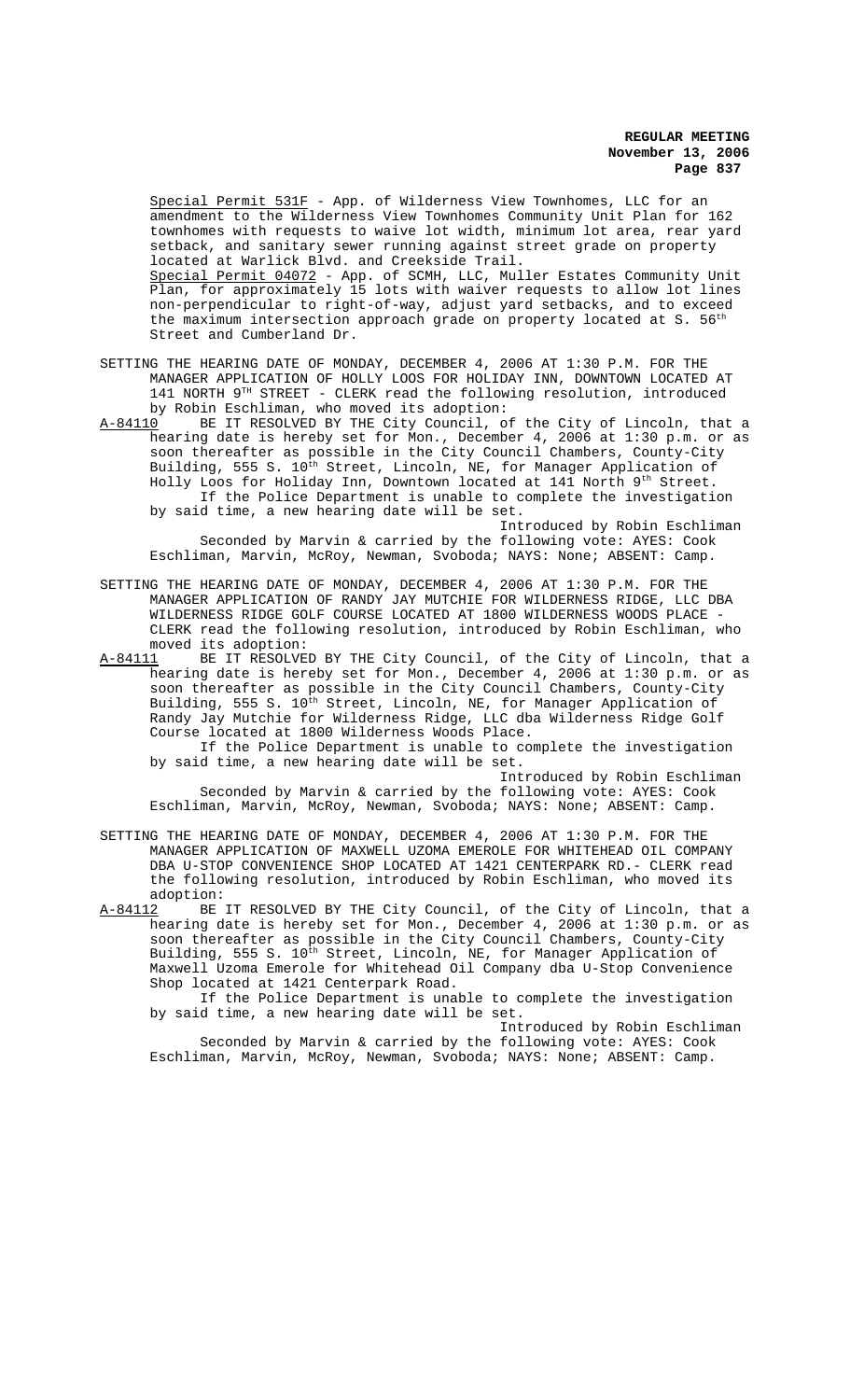- SETTING THE HEARING DATE OF MONDAY, DECEMBER 4, 2006 AT 1:30 P.M. FOR THE MANAGER APPLICATION OF JAMI LYNN WALLACE FOR WHITEHEAD OIL COMPANY DBA U-STOP CONVENIENCE SHOP LOCATED AT 8231 O STREET- CLERK read the following resolution, introduced by Robin Eschliman, who moved its adoption:<br>A-84113 BE
- BE IT RESOLVED BY THE City Council, of the City of Lincoln, that a hearing date is hereby set for Mon., December 4, 2006 at 1:30 p.m. or as soon thereafter as possible in the City Council Chambers, County-City Building, 555 S. 10<sup>th</sup> Street, Lincoln, NE, for Manager Application of Jami Lynn Wallace for Whitehead Oil Company dba U-Stop Convenience Shop located at 8231 O Street.

If the Police Department is unable to complete the investigation by said time, a new hearing date will be set.

Introduced by Robin Eschliman Seconded by Marvin & carried by the following vote: AYES: Cook Eschliman, Marvin, McRoy, Newman, Svoboda; NAYS: None; ABSENT: Camp.

## **REPORTS OF CITY OFFICERS**

- CLERK'S LETTER AND MAYOR'S APPROVAL OF ORDINANCES AND RESOLUTIONS PASSED BY COUNCIL ON OCTOBER 30, 2006 EXCEPT RESOLUTION A-84096 - CLERK presented said report which was placed on file in the Office of the City Clerk. **(27-1)**
- MAYOR'S VETO MESSAGE ON RESOLUTION NO. A-84096 APPEAL OF HARTLAND HOMES, INC. FROM THE CONDITIONS OF THE PLANNING COMMISSION APPROVAL OF SPECIAL PERMIT 5015A, FOR THE DEVELOPMENT OF HARTLAND'S GARDEN VALLEY COMMUNITY UNIT PLAN ON PROPERTY GENERALLY LOCATED NORTHWEST OF N. 14<sup>TH</sup> STREET AND PENNSYLVANIA AVENUE.
- COOK Moved to request Planning Director administratively approve as recommended by Planning Commission. Seconded by Marvin & carried by the following vote: AYES: Cook Eschliman, Marvin, McRoy, Newman, Svoboda; NAYS: None; ABSENT: Camp.
- CLERK'S LETTER AND MAYOR'S APPROVAL OF ORDINANCES AND RESOLUTIONS PASSED BY COUNCIL ON NOVEMBER 6, 2006 - CLERK presented said report which was placed on file in the Office of the City Clerk. **(27-1)**
- LINCOLN WATER & WASTEWATER SYSTEM RECAPITULATION OF DAILY CASH RECEIPTS FOR OCTOBER 2006 - CLERK presented said report which was placed on file in the Office of the City Clerk. **(8-71)**
- REPORT FROM CITY TREASURER OF FRANCHISE TAX FROM AQUILA FOR THE MONTH OF SEPTEMBER 2006 - CLERK presented said report which was placed on file in the Office of the City Clerk. **(16-1)**
- REPORT OF CITY TREASURER OF FRANCHISE TAX FROM TIME WARNER CABLE FOR THE QUARTER ENDING SEPTEMBER 30, 2006 - CLERK presented said report which was placed on file in the Office of the City Clerk. **(41-2518A)**
- REPORT FROM CITY TREASURER OF TELECOMMUNICATION OCCUPATION TAX FOR THE QUARTER JULY - SEPTEMBER 2006: T-MOBILE CENTRAL, NECC, COMTECH 21, TRINSIC, CA AFFINITY, DIGIZIP.COM, INC., HELIO, AMERIVISION, COMTEL TELCOM ASSETS, MATRIX, ALIANT; AUGUST 2006: TRI-M, VERIZON-BELL ATLANTIC, NORSTAN NETWORK SERVICES, GUARANTEED PHONE SERVICE, NETWORK BILLING SYSTEMS, ATI, VOICECOM, TRACFONE, COVISTA, QWEST, CINCINATTI BELL ANY DISTANCE, TRANS NAT'L, MCLEOD USA, WORKING ASSETS, ACN, GLOBAL CROSSING, BROADWING, VIRGIN MOBILE USA, USCOC OF NE/KS, TELECORP, PRIMUS, VERIZON SELECT, UCN, ONSTAR, ANDIAMO, BROADBAND DYNAMICS, XO, AIRLINK MOBILE, IBM GLOBAL-NS DIV., QUANTUM SHIFT, KDDI AMERICA, EARTHLINK, INTELLICALL OPERATOR, GLOBAL CROSSING BANDWIDTH, BUSINESS PROD SOLUTIONS, CIMCO, TELEPLUS WIRELESS, ALLTEL, ALLTEL COMM. OF NE, NEBRASKA TECHNOLOGY & TELECOMM., AT&T COMM. OF MIDWEST, USCOC OF GREATER IOWA, NEW CINGULAR WIRELESS, CRICKET; SEPTEMBER 2006: NEXTEL PARTNERS, D&D, SPRINT SPECTRUM, MCI WORLDCOM NETWORK, SPRINT, TWC INFO SERVICES OF NEBRASKA WINDSTREAM SYSTEMS OF THE MIDWEST, WINDSTREAM NEBRASKA, ALLTEL COMM. OF NEBRASKA, ALLTEL, ATS MOBILE TELEPHONE, SHAFFER, BT AMERICAS, NOSVA LIMITED PARTNERSHIP, NEXTEL WEST, 360NETWORKS (USA), SBC LONG DISTANCE, AFFINITY NETWORK, ACCERIS, ACCERIS MANAGEMENT & ACQUISTION, TRI-M, LDMI, NOS, GTC, ZONE, LIGHTYEAR NETWORK, GLOBALCOM, 800 RESPONSE. **(20)**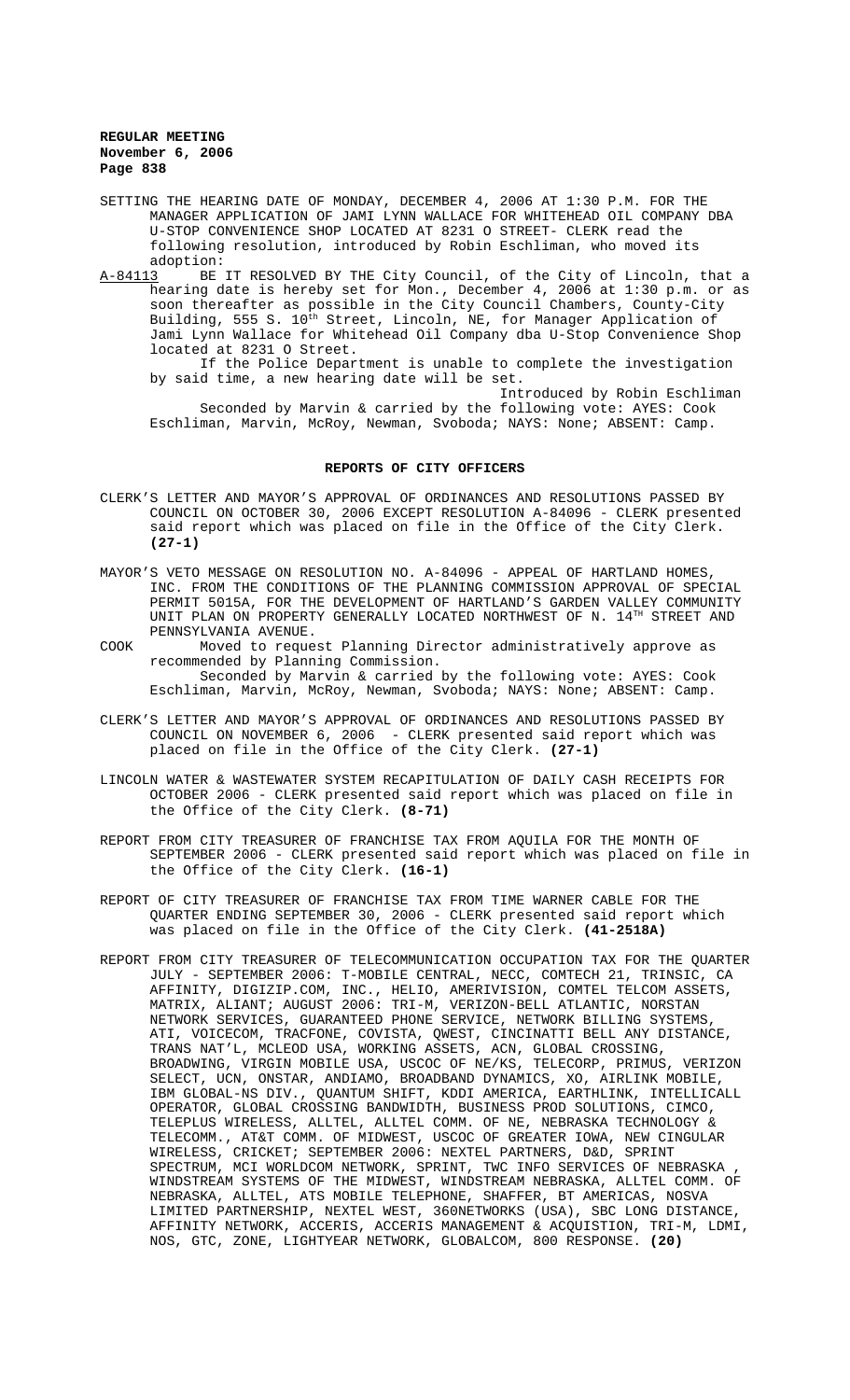ASSESSING SPECIAL TAXES FOR THE COSTS OF THE IMPROVEMENTS IN THE DOWNTOWN BUSINESS IMPROVEMENT DISTRICT, THE CORE BUSINESS IMPROVEMENT DISTRICT OVERLAY, AND THE DOWNTOWN MAINTENANCE DISTRICT- CLERK read the following resolution, introduced by Robin Eschliman, who moved its adoption:<br>A-84114 BE IT RESOLVED by the City Council of the City of Lincoln, BE IT RESOLVED by the City Council of the City of Lincoln, Nebraska, that: The special taxes assessed October 30, 2006, to pay the costs of

the improvements in the Downtown Business Improvement District, the Core Business Improvement District Overlay and the Downtown Maintenance District are hereby levied and that the period of time in which the assessments are to be paid shall be one (1) year. Introduced by Robin Eschliman

Seconded by Marvin & carried by the following vote: AYES: Cook Eschliman, Marvin, McRoy, Newman, Svoboda; NAYS: None; ABSENT: Camp.

#### ORDINANCES - 1<sup>st</sup> READING & RELATED RESOLUTIONS

- VACATION NO. 06003 VACATING THE EAST 14 FEET OF 1ST STREET BETWEEN THE NORTH AND SOUTH LINES OF R STREET, VACATING R STREET BETWEEN 1ST STREET AND 2ND STREET, AND VACATING THE WEST 25 FEET OF 2ND STREET BETWEEN THE SOUTH LINE OF THE NORTH 14 FEET OF VACATED Q STREET AND THE NORTH LINE OF R STREET. (RELATED ITEMS: 06-199, 06R-223) - CLERK read an ordinance, introduced by Robin Eschliman, vacating the east 14 feet of 1st Street between the north and south lines of R Street, vacating R Street between  $1^{\text{st}}$  and  $2^{\text{nd}}$  Streets, and vacating the west 25 feet of  $2^{\text{nd}}$  Street between the south line of the north  $14<sup>th</sup>$  feet of vacated Q Street and the north line of R Street, and retaining title thereto in the City of Lincoln, Lancaster County, Nebraska, the first time.
- APPROVING A CONSERVATION EASEMENT AGREEMENT BETWEEN THE CITY AND THE PEOPLES CITY MISSION HOME, INC. TO ACCEPT A PERMANENT CONSERVATION EASEMENT TO PRESERVE THE FLOOD STORAGE CAPACITY ON PROPERTY GENERALLY LOCATED AT 1ST AND Q STREETS. (RELATED ITEMS: 06-199, 06R-223) (ACTION DATE: 12/4/06) CLERK read an ordinance, introduced by Robin Eschliman, WHEREAS, the Peoples City Mission Home, Inc has offered to grant a conservation easement to preserve the flood storage capacity and to restrict the development of the property over an area generally located at  $1^{st}$  and Q, the first time.
- CHANGE OF ZONE 06066 APPLICATION OF WOODS PARK NEIGHBORHOOD ASSOCIATION FOR A CHANGE OF ZONE FROM R-4 RESIDENTIAL DISTRICT TO R-2 RESIDENTIAL DISTRICT ON PROPERTY GENERALLY LOCATED BETWEEN 27TH AND 33RD STREETS, FROM N TO A STREETS; FROM R-5 RESIDENTIAL DISTRICT TO R-4 RESIDENTIAL DISTRICT ON PROPERTY GENERALLY LOCATED BETWEEN 27TH AND 31ST STREETS, FROM N TO O STREETS; AND FROM R-6 RESIDENTIAL DISTRICT TO R-4 RESIDENTIAL DISTRICT ON PROPERTY GENERALLY LOCATED FROM H TO N STREETS ON BOTH SIDES OF 27TH STREET AND THE EAST SIDE OF 26TH STREET - CLERK read an ordinance, introduced by Robin Eschliman, amending the Lincoln Zoning District Maps attached to and made a part of Title 27 of the Lincoln Municipal Code, as provided by Section 27.05.020 of the Lincoln Municipal Code, by changing the boundaries of the districts established and shown thereon, the first time.
- CHANGE OF ZONE 06067 APPLICATION OF OUTFIELD PARK LLC FOR A CHANGE OF ZONE FROM H-3 HIGHWAY COMMERCIAL DISTRICT TO R-3 RESIDENTIAL DISTRICT ON PROPERTY GENERALLY LOCATED AT WEST CHARLESTON STREET AND N. 1ST STREET, AND SUN VALLEY BLVD. AND LINE DRIVE - CLERK read an ordinance, introduced by Robin Eschliman, amending the Lincoln Zoning District Maps attached to and made a part of Title 27 of the Lincoln Municipal Code, as provided by Section 27.05.020 of the Lincoln Municipal Code, by changing the boundaries of the districts established and shown thereon, the first time.
- AMENDING CHAPTER 9.16 OF THE LINCOLN MUNICIPAL CODE RELATING TO OFFENSES AGAINST PUBLIC DECENCY BY ADDING NEW SECTIONS TO DEFINE MARIJUANA, TO DEFINE PARAPHERNALIA, TO MAKE IT AN INFRACTION TO POSSESS PARAPHERNALIA FOR THE PURPOSE OF MANUFACTURING, INHALING, OR INGESTING MARIJUANA OR TOXIC COMPOUNDS, AND TO MAKE IT UNLAWFUL TO POSSESS ONE OUNCE OR LESS OF MARIJUANA AND TO PRESCRIBE PENALTIES FOR VIOLATIONS - CLERK read an ordinance, introduced by Robin Eschliman, amending Chapter 9.16 of the Lincoln Municipal Code relating to Offenses Against Public Decency by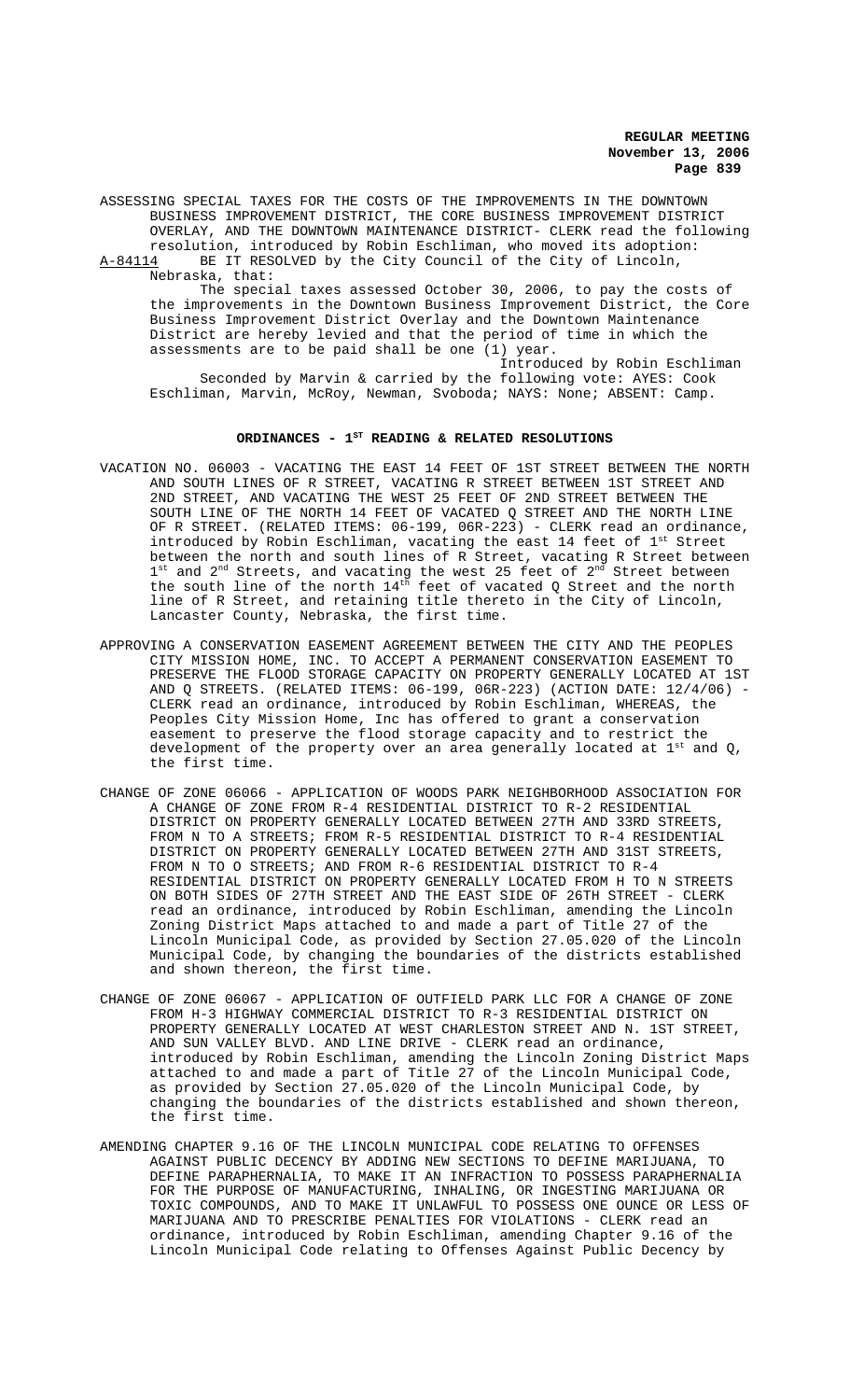adding a new section numbered 9.16.025 to define marijuana; adding a new section numbered 9.16.035 to define paraphernalia; adding a new section numbered 9.16.105 to make it an infraction to possess paraphernalia for the purpose of manufacturing, inhaling, or ingesting marijuana or toxic compounds; and adding a new section numbered 9.16.145 to make it unlawful to possess one ounce or less of marijuana and to prescribe penalties for violations, the first time.

AMENDING SECTION 1.24.010 OF THE LINCOLN MUNICIPAL CODE RELATING TO GENERAL PENALTIES FOR VIOLATIONS OF THE LMC BY ADDING PENALTIES FOR INFRACTION VIOLATIONS AND SPECIFYING SUBSECTIONS FOR MISDEMEANOR PENALTIES AND INFRACTION PENALTIES - CLERK read an ordinance, introduced by Robin Eschliman, amending Section 1.24.010 of the Lincoln Municipal Code relating to general penalties for violations of the Lincoln Municipal Code by adding penalties for infraction violations and specifying subsections for misdemeanor penalties and infraction penalties; and repealing Section 1.24.010 of the Lincoln Municipal Code as hitherto existing, the first time.

# ORDINANCES - 3<sup>RD</sup> READING & RELATED RESOLUTIONS (as required)

AUTHORIZING AND PROVIDING FOR THE ISSUANCE OF NOT TO EXCEED \$27,000,000 AGGREGATE PRINCIPAL AMOUNT OF GENERAL OBLIGATION HIGHWAY ALLOCATION BONDS OF THE CITY OF LINCOLN, NEBRASKA - PRIOR to reading:<br>MARVIN Moved to amend Bill No. 06-189 on page 15, under Sec Moved to amend Bill No. 06-189 on page 15, under Section 25, delete all of paragraph (a) and insert in lieu thereof the following: (a) Highway Allocation Construction Fund. The net proceeds of the Bonds remaining after the deposit required by Section  $4(b)(i)$  has been made shall be deposited by the Finance Director or the Controller in a special capital projects fund, which is hereby created, established and designated as the 2006 Highway Allocation Construction Fund, and shall be disbursed according to such procedures as shall be established by the Finance Director or the Controller (1) to pay the costs of constructing the Project, subject to the restrictions set forth in the following paragraph, and (2) to pay the costs of issuing the Bonds. Not more than 20% of Bond proceeds deposited in the 2006 Highway Allocation Construction Fund may be expended for improvements within the area set forth on Exhibit A attached hereto and made a part hereof, of which \$750,000 shall be made available for improvements to local streets located within "low to moderate" income areas of the City set forth on Exhibit B attached hereto and made a part hereof; provided, however,

that (A) not less than 50% of the costs of such improvements shall be paid by the owners of property benefitted from such improvements and (B) work on such improvements shall be initiated not later than two years after the date of issuance of the Bonds.

Seconded by McRoy & carried by the following vote: AYES: Cook, Eschliman, Marvin, McRoy, Newman, Svoboda; NAYS: None; ABSENT: Camp. CLERK Read an ordinance, introduced by Ken Svoboda, authorizing and providing for the issuance of General Obligation Highway Allocation Fund Bonds, Series 2006 in an aggregate principal amount not to exceed \$27,000,000 for the purpose of providing funds to pay the costs of constructing improvements to streets and state highway or federal-aid routes of the City and to pay the costs of issuing the bonds; prescribing certain of the terms of the bonds; delegating, authorizing and directing the Finance Director to exercise his or her own independent judgement and absolute discretion in (A) determining, fixing and finalizing the principal amount, rates of interest and the other terms and provisions of the bonds not specified herein, (B) determining the manner in which such bonds shall be sold, (C) accepting a bid or negotiating an agreement for the purchase of such bonds, and (D) determining and fixing the terms and provisions of any such sale agreement; pledging funds received from the Nebraska Highway Allocation Fund and providing for the levy of a tax on all of the taxable property within the City to pay the principal and interest on such bonds; establishing the terms and conditions upon which additional highway allocation fund bonds may be issued; and related matters, the third time.<br>SVOBODA

Moved to pass the ordinance as amended.

Seconded by McRoy & carried by the following vote: AYES: Cook Eschliman, Marvin, McRoy, Newman, Svoboda; NAYS: None; ABSENT: Camp. The ordinance, being numbered **#18842**, is recorded in Ordinance Book #25, Page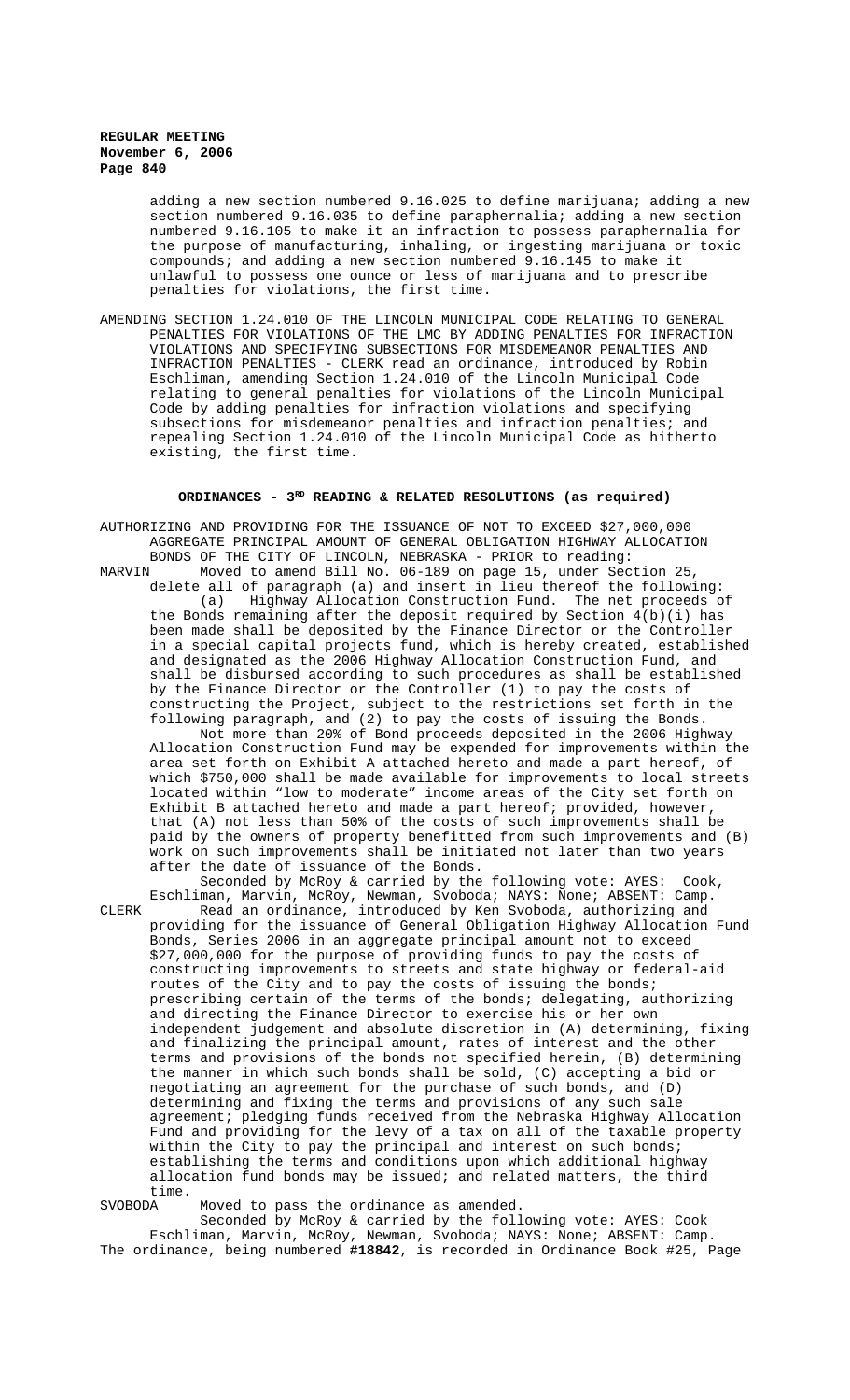APPROVING A ONE-YEAR LEASE AGREEMENT BETWEEN THE CITY AND SPIRITS BY BECKMAN FOR THE LEASE OF SPACE BY THE LINCOLN AREA AGENCY ON AGING FOR ITS LINCOLN INFORMATION FOR THE ELDERLY (LIFE) PROGRAM AT 708 N. CHESTNUT, WAHOO, NEBRASKA - CLERK read an ordinance, introduced by Ken Svoboda, accepting and approving a Lease Agreement between the City of Lincoln and Spirits by Beckman for the lease of office space by the Lincoln Area Agency on Aging for its Lincoln Information For the Elderly (LIFE) at 708 N. Chestnut, Wahoo, NE 68066, for a one-year term from September 1, 2006 through August 31, 2007 the third time.<br>SVORODA Moved to pass the ordinance as read.

Moved to pass the ordinance as read.

Seconded by Marvin & carried by the following vote: AYES: Cook Eschliman, Marvin, McRoy, Newman, Svoboda; NAYS: None; ABSENT: Camp. The ordinance, being numbered **#18843**, is recorded in Ordinance Book #25, Page

AMENDING SECTION 2.76.385 OF THE LINCOLN MUNICIPAL CODE TO REVISE AND CLARIFY THAT FUNERAL LEAVE IS ALLOWED FOR EMPLOYEES ATTENDING THE FUNERAL OF A FELLOW EMPLOYEE - CLERK read an ordinance, introduced by Ken Svoboda, amending Section 2.76.395 of the Lincoln Municipal Code relating to funeral leave to clarify that funeral leave is allowed for an employee to attend the funeral of a fellow employee; and repealing Section 2.76.385 of the Lincoln Municipal Code as hitherto existing, the third time.

SVOBODA Moved to pass the ordinance as read.

Seconded by Marvin & carried by the following vote: AYES: Cook Eschliman, Marvin, McRoy, Newman, Svoboda; NAYS: None; ABSENT: Camp. The ordinance, being numbered **#18844**, is recorded in Ordinance Book #25, Page

- APPROVING A LICENSE AGREEMENT BETWEEN THE CITY AND NEW CINGULAR WIRELESS PCS FOR THE PLACEMENT OF TELECOMMUNICATIONS FACILITIES UPON CITY PROPERTY AT VAN DORN PARK GENERALLY LOCATED AT S. 10TH AND VAN DORN STREET - CLERK read an ordinance, introduced by Ken Svoboda, accepting and approving the License Agreement between the City of Lincoln, Nebraska, a municipal corporation, and New Cingular Wireless PCS, LLC dba Cingular for the placement of telecommunications facilities upon City property located in Van Dorn Park and authorizing the Mayor to sign such License Agreement on behalf of the City, the third time.
- SVOBODA Moved to pass the ordinance as read. Seconded by Marvin & carried by the following vote: AYES: Cook Eschliman, Marvin, McRoy, Newman, Svoboda; NAYS: None; ABSENT: Camp.
- The ordinance, being numbered **#18845**, is recorded in Ordinance Book #25, Page
- APPROVING A LICENSE AGREEMENT BETWEEN THE CITY AND NEW CINGULAR WIRELESS PCS FOR THE PLACEMENT OF TELECOMMUNICATIONS FACILITIES UPON CITY PROPERTY AT PIONEERS PARK GENERALLY LOCATED AT 3403 WEST VAN DORN STREET - CLERK read an ordinance, introduced by Ken Svoboda, accepting and approving the License Agreement between the City of Lincoln, Nebraska, a municipal corporation, and New Cingular Wireless PCS, LLC dba Cingular for the placement of telecommunications facilities upon City property located in Pioneers Park and authorizing the Mayor to sign such License Agreement on behalf of the City, the third time.<br>SVOBODA Moved to pass the ordinance as re

Moved to pass the ordinance as read.

Seconded by Marvin & carried by the following vote: AYES: Cook Eschliman, Marvin, McRoy, Newman, Svoboda; NAYS: None; ABSENT: Camp. The ordinance, being numbered **#18846**, is recorded in Ordinance Book #25, Page

APPROVING A LICENSE AGREEMENT BETWEEN THE CITY AND VERIZON WIRELESS FOR THE PLACEMENT OF TELECOMMUNICATIONS FACILITIES UPON CITY PROPERTY AT HOLMES LAKE PARK GENERALLY LOCATED AT 3801 S. 70TH STREET. STREET - CLERK read an ordinance, introduced by Ken Svoboda, accepting and approving the License Agreements between the City of Lincoln, Nebraska, a municipal corporation, and Verizon Wireless (VAW) LLC dba Verizon Wireless for the placement of telecommunications facilities upon City property located in Holmes Lake Park and authorizing the Mayor to sign such License Agreement on behalf of the City, the third time.<br>SVORODA Moved to pass the ordinance as read

Moved to pass the ordinance as read. Seconded by Marvin & carried by the following vote: AYES: Cook Eschliman, Marvin, McRoy, Newman, Svoboda; NAYS: None; ABSENT: Camp. The ordinance, being numbered **#18847**, is recorded in Ordinance Book #25, Page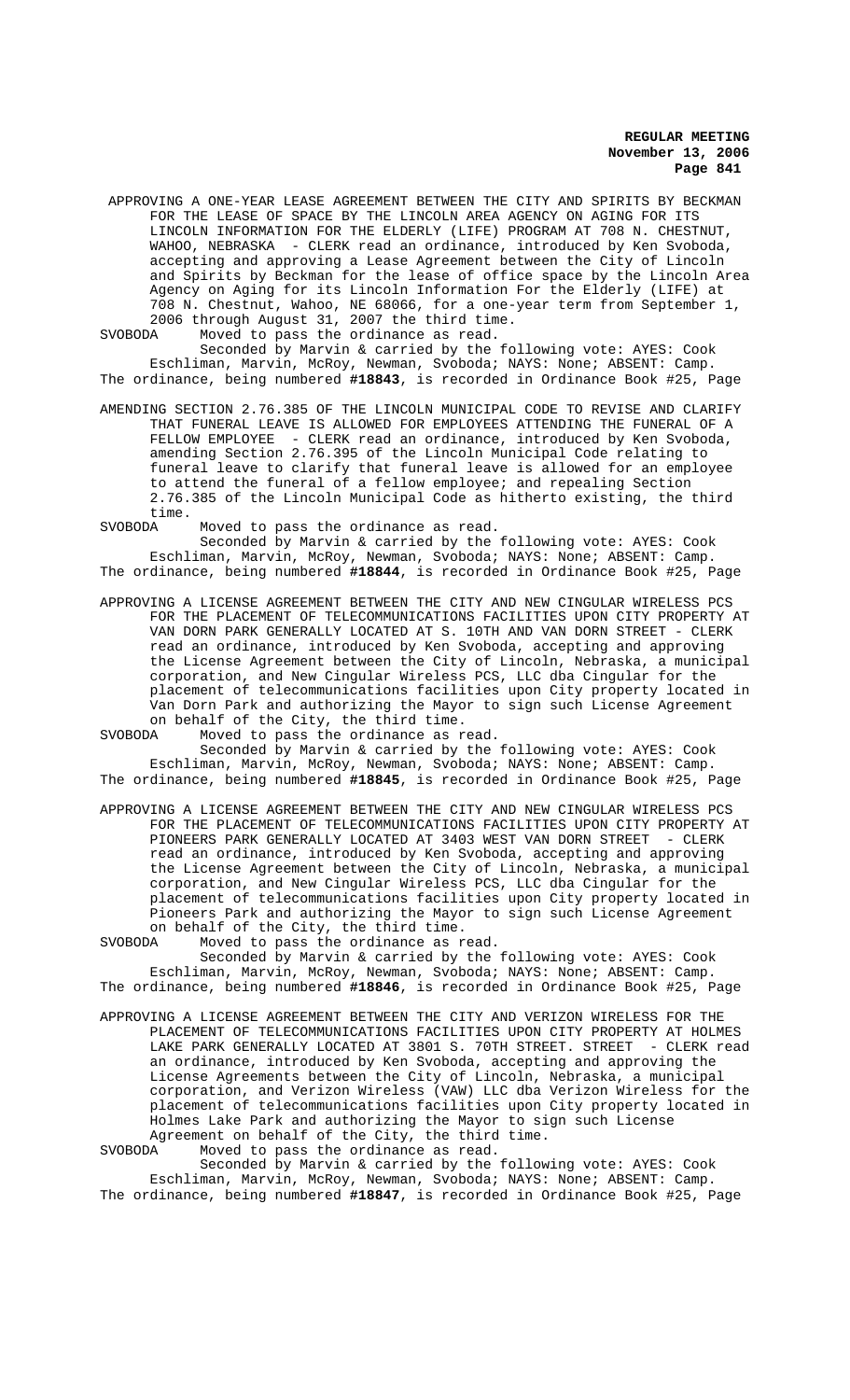VACATION NO. 06006 - VACATING THE EAST-WEST ALLEY BETWEEN Q AND R STREETS FROM 24TH STREET TO 25TH STREET - CLERK read an ordinance, introduced by Ken Svoboda, vacating the east-west alley between  $Q$  and R Streets from  $24<sup>th</sup>$ Street to 25th Street, and retaining title thereto in the City of Lincoln, Lancaster County, Nebraska, the third time.<br>SVOBODA Moved to pass the ordinance as read.

Moved to pass the ordinance as read.

Seconded by Marvin & carried by the following vote: AYES: Cook Eschliman, Marvin, McRoy, Newman, Svoboda; NAYS: None; ABSENT: Camp. The ordinance, being numbered **#18848**, is recorded in Ordinance Book #25, Page

#### **RESOLUTIONS - ACTION ONLY**

APPLICATION OF LEAD DOG ENTERTAINMENT, INC. DBA THE PIT CREW FOR A CLASS C LIQUOR LICENSE AT 3223 CORNHUSKER HIGHWAY. (11/6/06 - ACTION DELAYED 1 WEEK TO 11/13/06- CLERK read the following resolution, introduced by Dan Marvin, who moved its adoption:

A-84115 BE IT RESOLVED by the City Council of the City of Lincoln, Nebraska:

That after hearing duly had as required by law, consideration of the facts of this application, the Nebraska Liquor Control Act, and the pertinent City ordinances, the City Council recommends that the application of Lead Dog Entertainment, Inc. dba The Pit Crew for a Class "C" liquor license at 3223 Cornhusker Highway, Lincoln, Nebraska, for the license period ending October 31, 2007, be approved with the condition that the premise complies in every respect with all city and<br>state regulations. The City Clerk is directed to transmit a copy of The City Clerk is directed to transmit a copy of this resolution to the Nebraska Liquor Control Commission.

Introduced by Dan Marvin Seconded by Svoboda & carried by the following vote: AYES: Cook Eschliman, Marvin, McRoy, Newman, Svoboda; NAYS: None; ABSENT: Camp.

MANAGER APPLICATION OF DAVID B. MILLER FOR LEAD DOG ENTERTAINMENT, INC. DBA THE PIT CREW AT 3223 CORNHUSKER HIGHWAY. (11/6/06 - ACTION DELAYED 1 WEEK TO 11/13/06)- CLERK read the following resolution, introduced by Dan Marvin, who moved its adoption:

A-84116 WHEREAS, Lead Dog Entertainment, Inc. dba The Pit Crew located at 3223 Cornhusker Highway, Lincoln, Nebraska has been approved for a Retail Class "C" liquor license, and now requests that David B. Miller be named manager;

WHEREAS, David B. Miller appears to be a fit and proper person to manage said business.

NOW, THEREFORE, BE IT RESOLVED by the City Council of the City of Lincoln, Nebraska;

That after hearing duly had as required by law, consideration of the facts of this application, the Nebraska Liquor Control Act, and the pertinent City ordinances, the City Council recommends that David B. Miller be approved as manager of this business for said licensee. The City Clerk is directed to transmit a copy of this resolution to the Nebraska Liquor Control Commission.

Introduced by Dan Marvin Seconded by Svoboda & carried by the following vote: AYES: Cook Eschliman, Marvin, McRoy, Newman, Svoboda; NAYS: None; ABSENT: Camp.

#### **REGISTERED TO SPEAK SESSION** - **NONE**

### **OPEN MICROPHONE SESSION - NONE**

#### **MISCELLANEOUS BUSINESS**

### **PENDING -**

COOK Moved to extend the Pending List to November 20, 2006. Seconded by McRoy and carried by the following vote: AYES: Cook, Eschliman, Marvin, McRoy, Newman, Svoboda; NAYS: None; ABSENT: Camp.